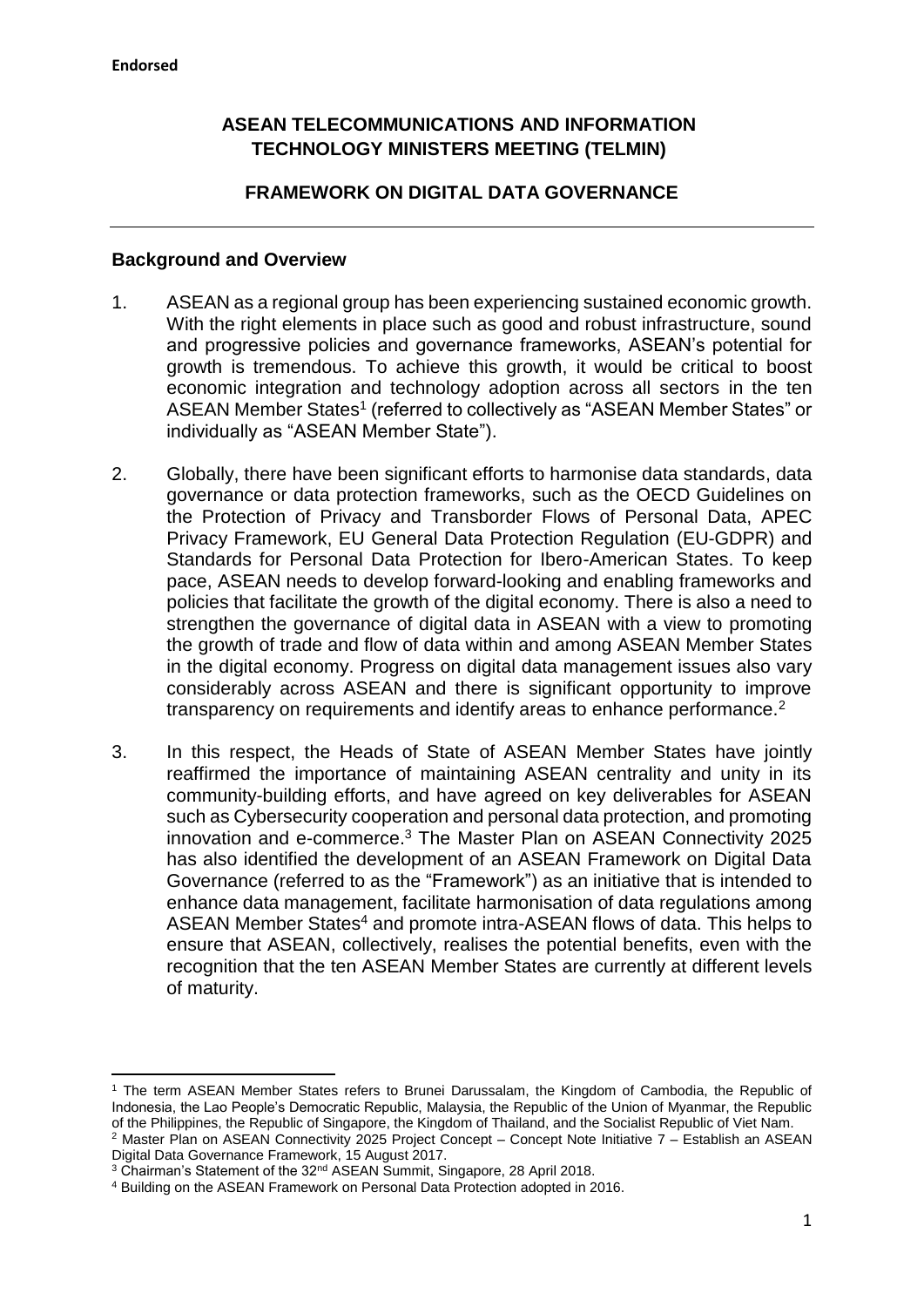# **Objectives**

4. This Framework sets out the strategic priorities, principles and initiatives to guide ASEAN Member States in their policy and regulatory approaches towards digital data governance (which include both personal and non-personal data) in the digital economy. These are summarised in Figure 1.





# **Scope of the Framework**

- 5. The Framework identifies four strategic priorities of digital data governance that support the ASEAN digital economy, namely:
	- (a) Data Life Cycle and Ecosystem;
	- (b) Cross Border Data Flows;
	- (c) Digitalisation and Emerging Technologies; and
	- (d) Legal,Regulatory and Policy.
- 6. The Framework also identifies four initiatives that can be undertaken in support of the four strategic priorities, which are:
	- (a) ASEAN Data Classification Framework;
	- (b) ASEAN Cross Border Data Flows Mechanism;
	- (c) ASEAN Digital Innovation Forum; and
	- (d) ASEAN Data Protection and Privacy Forum.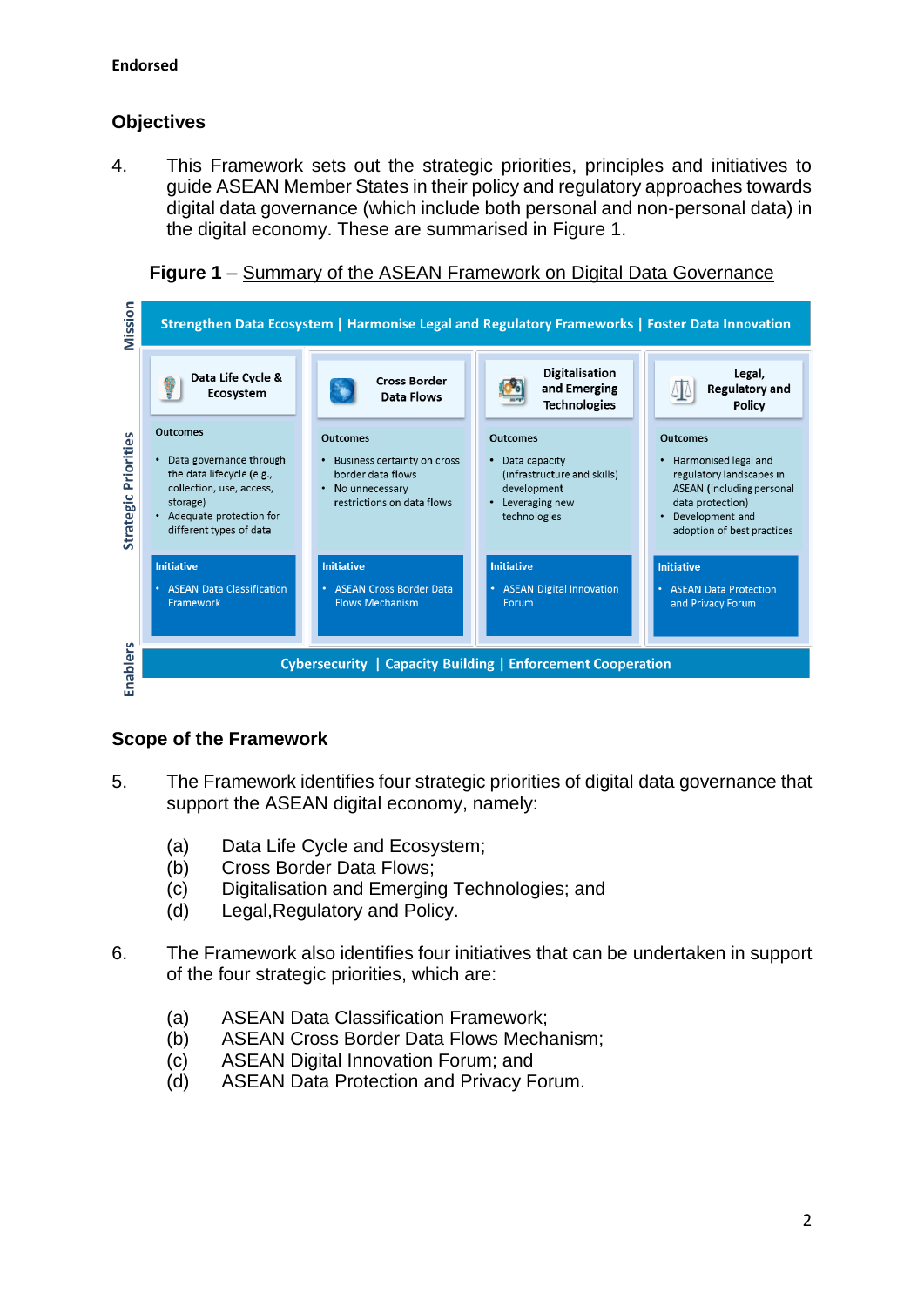- 7. This Framework will not apply to:
	- (a) Measures adopted by an ASEAN Member State to exempt any areas, persons or sectors from the application of the Principles identified under the Framework; and
	- (b) Matters relating to national sovereignty, national security, public safety, and all government activities deemed suitable by an ASEAN Member State to be exempted.

## **ASEAN Guiding Principles on Data Governance for the Digital Economy ("Principles")**

- 8. The Principles for each strategic priority aim to provide ASEAN Member States with guidance to develop data governance for the digital ecosystem based on each ASEAN Member State's level of readiness and development.
- 9. Each ASEAN Member State will endeavour to take into account and implement within their domestic laws and regulations the Principles in accordance with this Framework. Where relevant, each ASEAN Member State should also encourage organisations to consider or incorporate these Principles when developing policies and practices.

# **Strategic Priority 1: Data Life Cycle and Ecosystem**

- 10. The Principles on the data life cycle and ecosystem highlight the importance of data governance at every stage of the data life cycle and how that can contribute to the overall integrity and usability of data. The data life cycle follows the various stages of data management – from the point when the data is generated or collected for specific functions or purposes, to the data being used (e.g. processed and analysed), including when the data is in transit or at rest and through to the final point where the data is eventually deleted.
	- A. Principle on Data Integrity and Trustworthiness
- 11. The Principle on data integrity and trustworthiness recognises that access to accurate and reliable data is critical, especially when the data is used to analyse and support business decisions such as product development, service delivery or market expansion. This would include:
	- (i) Tracking and documenting data sources to account for when data is procured externally or generated internally;
	- (ii) Ensuring data accuracy, where practicable, over the entire data life cycle by implementing good data management practices, including managed data collection and creation, proper data recording and processing such that it does not affect the data quality, review and update internal databases to ensure data is up-to-date especially when the data is used to make a decision about individuals, and incorporate safeguards for data storage; and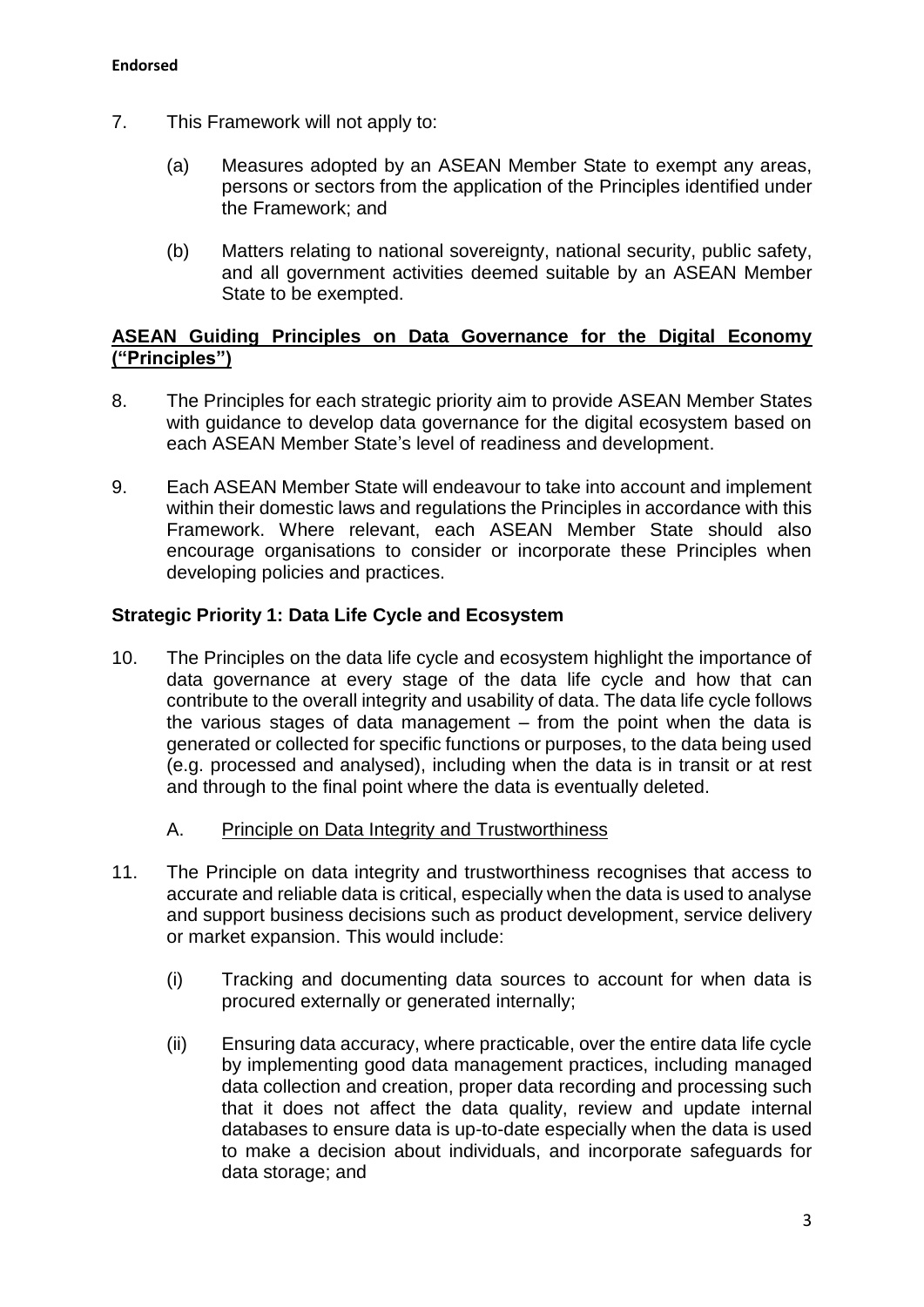- (iii) Promoting interoperability of standards by ensuring that data provided is in a structured, commonly used and machine-readable format.
- B. Principle on Data Use and Access Control
- 12. The Principle on data use and access control promotes accountability in data processing, which is a key component in data governance. This would include:
	- (i) Using and/or processing data only for purposes that are reasonable and appropriate; and which are not contrary to laws or national policies;
	- (ii) Assigning different access controls and levels of authorisations to personnel for access to different types or classifications of data; and
	- (iii) Ensuring that access to data should be adequate, relevant, and transparent.
	- C. Principle on Data Security
- 13. The Principle on data security establishes the need to safeguard data, and any storage centres the data sits within, as well as the systems and platforms that handle the data. This would include:
	- (i) Taking appropriate measures, including technical, procedural and physical measures, to ensure that they protect the confidentiality, integrity and availability of any data in their possession, or control against risks such as loss or unauthorised access, use, modification, disclosure, or destruction; and
	- (ii) Addressing data breaches promptly and effectively, by containing the breach and implementing mitigating measures to rectify the breach and where relevant, in accordance with national policies on data breach notifications.

#### Initiative under Strategic Priority 1: ASEAN Data Classification Framework

- 14. Data governance principles on data life cycle and ecosystem may differ depending on, among other things, the types of data. The level of protection required and accorded under the Principles may apply the same approach and considerations. For example, certain types of data (e.g. sensitive personal data) require higher levels of protection, such as by having stricter access controls or more stringent handling and disclosure requirements compared to data that is publicly available.
- 15. To afford data the necessary and adequate level of protection, it will be useful to have a common data classification framework, which sets out broad categories of data, descriptions of what each category entails and development of security requirements for each data classification level.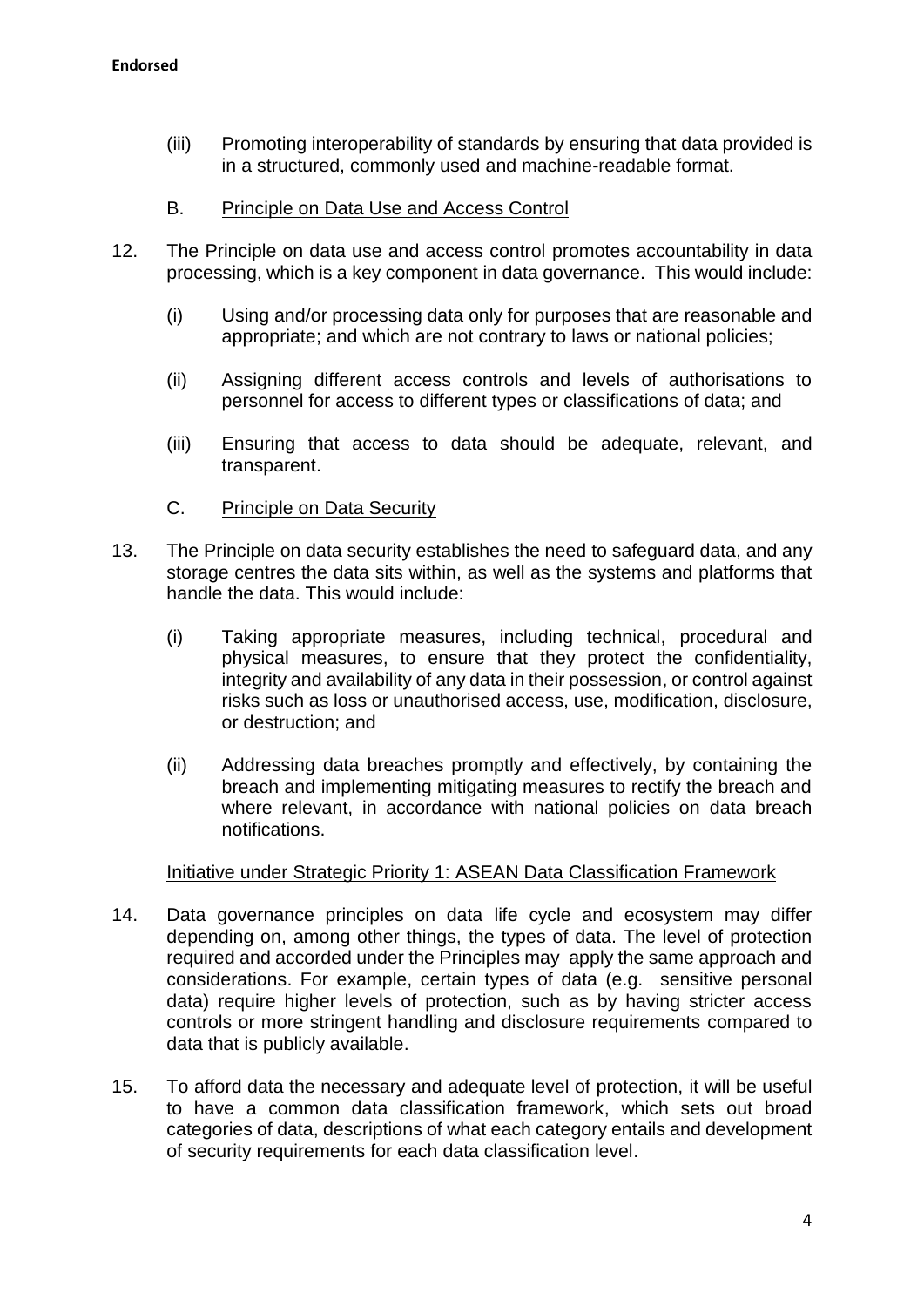$\overline{a}$ 

16. The data classification framework is not meant to be an exhaustive or binding list of data categories. Each category of data will include recommended measures or protections that should apply to that specific category of data. These include steps that can be taken to allow data to be processed, shared or transferred across country borders. The factors that could be considered for the development of the data classification framework include data sensitivity, risk assessment, protection impact management, storage and storage standards, or applicable industry regulations and standards.

# **Strategic Priority 2: Cross Border Data Flows**

- 17. Data is regarded as the lifeblood of the digital economy, driven by increasing technology adoption and digitalisation. As the region moves towards a borderless, interconnected environment, the Principle on cross border data flows is intended to guide governments, businesses and consumers in the region as they navigate their way through managing data flows in this new phase of digital transformation and integration.
- 18. Data flows should be accompanied by assurances that safeguards are in place to protect and secure the information regardless where the data goes. These safeguards should be harmonised to prevent the development of fragmented regulatory regimes, which may negatively impact data flows and increase business compliance costs.
- 19. It should be emphasised that not all requirements imposed on cross border data flows are detrimental to the economy. Requirements may exist to ensure that there are safeguards to accord the necessary protection for the data being transferred. It is important for individual ASEAN Member States to review and minimise restrictions<sup>5</sup> to cross border data flows against the backdrop of its overall impact to data innovation and the goal of fostering a vibrant data ecosystem.

### D. Principle on Cross Border Data Flows

- 20. The Principle on cross border data flows is intended to maximise the free flow of data within ASEAN to foster a vibrant data ecosystem but at the same time ensure that the data transferred is accorded the necessary protection. This would include:
	- (i) Facilitating cross-border data flows within ASEAN by developing clear and unambiguous requirements and/or criteria and/or circumstances in which data can be transferred from one ASEAN Member State to another;
	- (ii) Evaluating and ensuring that the requirements on cross border data flows within ASEAN are proportionate to the risks associated with

<sup>&</sup>lt;sup>5</sup> Restrictions may come in the form of policies requiring organisations to store data within the country (e.g. data localisation), or regulatory conditions imposed before data can flow out of the country of origin (e.g. consent of the individual, for purposes of fulfiling contractual obligations).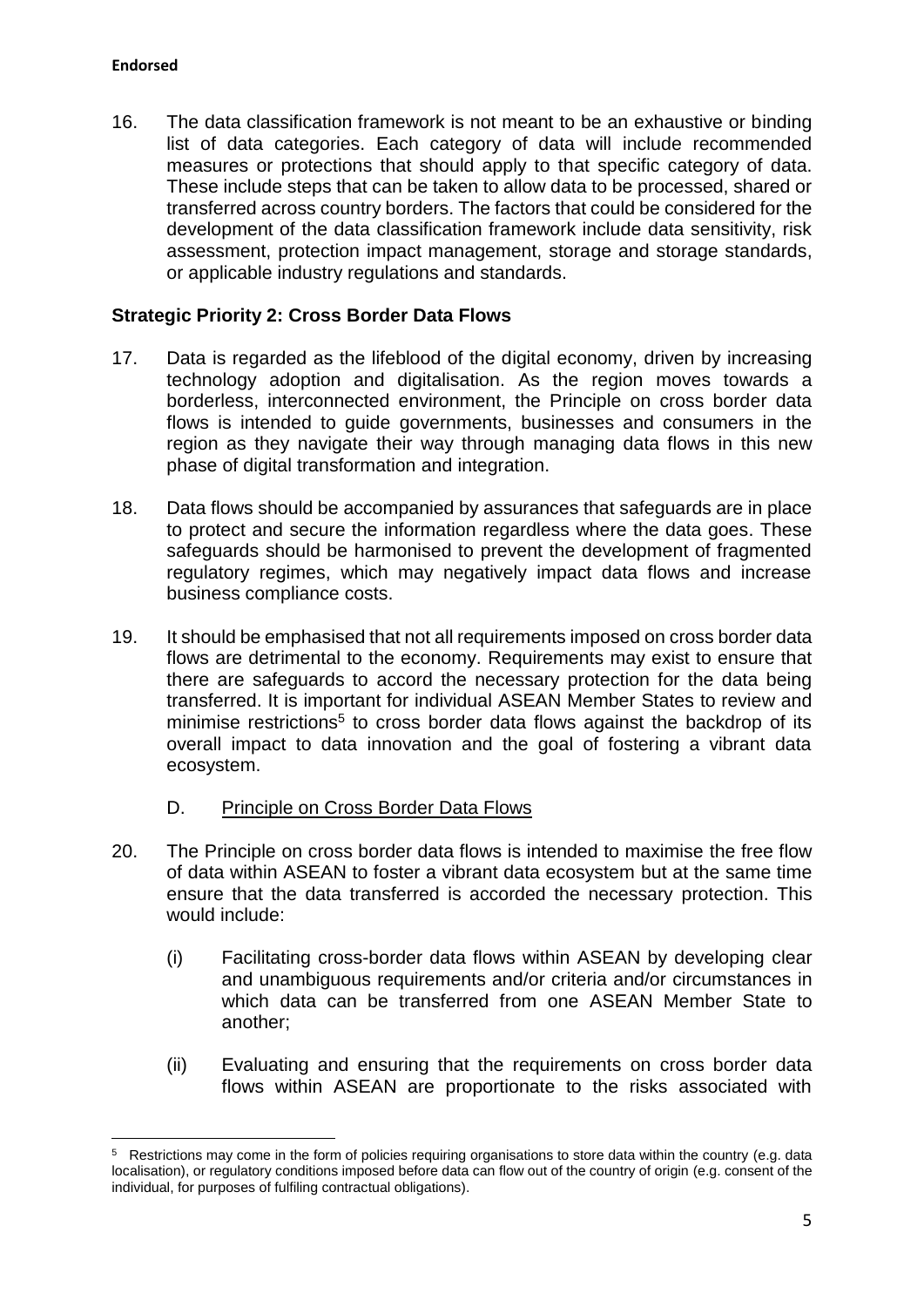transferring the data, taking reference from the data classification framework; and

(iii) Building trust by ensuring an adequate level of protection is accorded to the transferred data.

### Initiative under Strategic Priority 2: ASEAN Cross Border Data Flow Mechanism

- 21. Increased data flows promote innovation and collaboration. However, for these benefits to materialise, businesses need regulatory certainty on who they may share data with, the types of data that may be shared, and how they may share such data. A cross border data flow mechanism within ASEAN is expected to facilitate such data flows between participating ASEAN Member States.
- 22. While specifics of the mechanism will need to be worked out, the mechanism will take into account the different levels of maturity and local laws present in the ASEAN Member State. ASEAN Member States may then assess their participation in the mechanism when they are ready to do so.

### **Strategic Priority 3: Digitalisation and Emerging Technologies**

- 23. It is important for ASEAN Member States to identify and leverage emerging technologies and the latest trends, including the benefits these technologies can offer. Capacity building is an important part of this, and an economy will only be able to develop itself as a digital economy if it has access to welldeveloped infrastructure and a skilled workforce. These two elements often feed off each other to produce digital solutions and generate significant synergies, including in the promotion of cross-border data transfers.
	- E. Principle on Capacity Development
- 24. The Principle on capacity development advocates capacity building and equipping stakeholders with the necessary resources to evolve with the new trends and technologies. This would include:
	- (i) Undertaking regular stakeholder engagements and consultation sessions to assess and put in place basic and next-level support structures to develop and sustain the digital infrastructure in the short, medium and long-terms;
	- (ii) Facilitating universities and learning institutions in updating their curricula and pedagogic approaches in educational and vocational training to equip and empower the current and future workforce with relevant data and digital skills;
	- (iii) Encouraging organisations, especially micro, small and medium enterprises, to conduct regular on-the-job training for employees; and
	- (iv) Encouraging cooperation and aid on human capacity development, information exchanges between ASEAN Member States, as well as with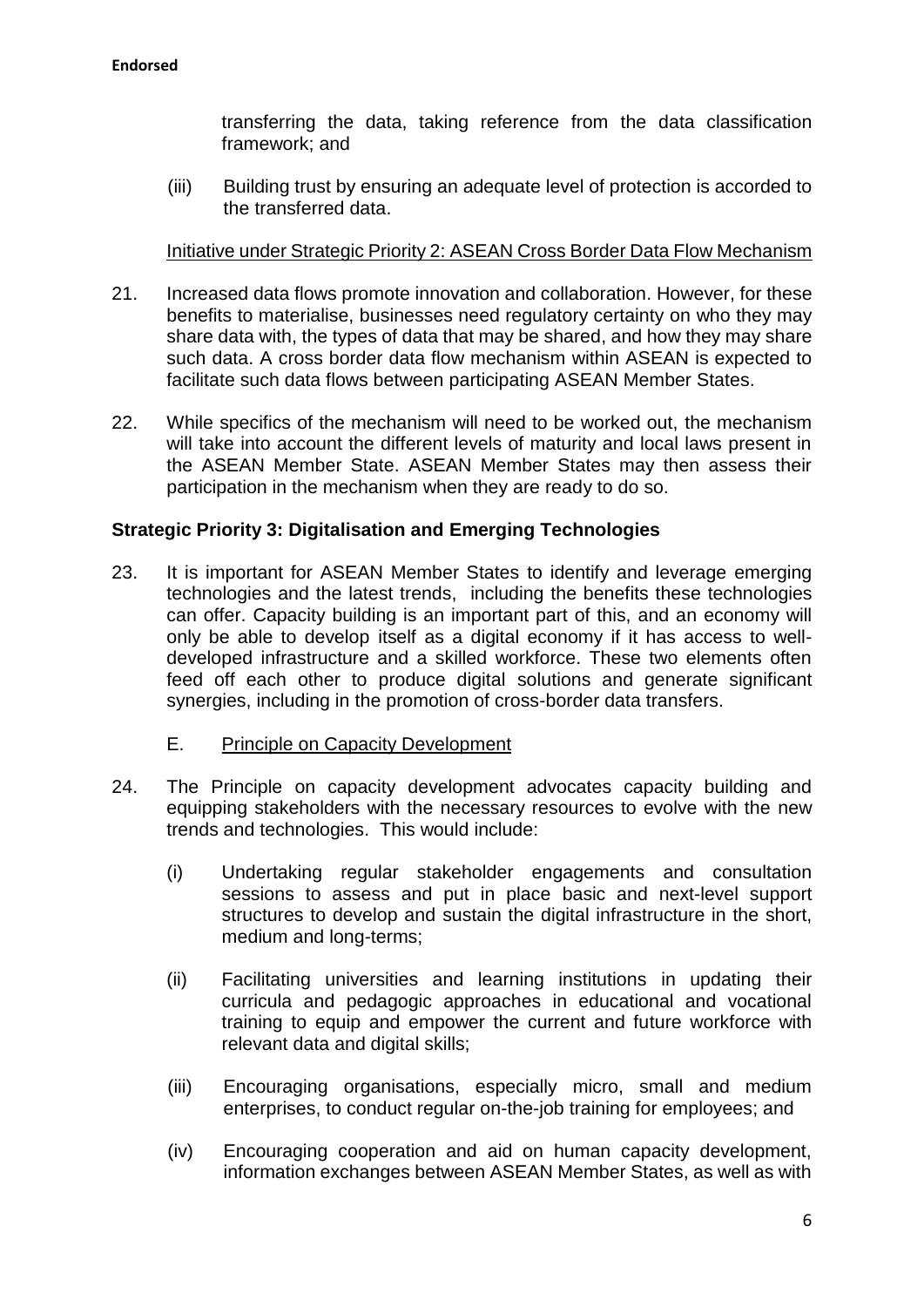international organisations to reduce the digital divide between ASEAN Member States.

#### Initiative under Strategic Priority 3: ASEAN Digital Innovation Forum

- 25. Given the pace at which technological innovation and advancement is occurring, some firms in traditional sectors, small and medium enterprises, and even government agencies grapple with keeping abreast of the latest technological developments and emerging technologies. As technologies have the potential to help businesses streamline their operations and drive growth, productivity and innovation, there is significant value in knowledge sharing and transfer between technology firms, ASEAN Member States that have adopted such technologies, with other ASEAN Member States.
- 26. ASEAN should establish a digital innovation forum to create avenues for businesses of all sizes from ASEAN to share the latest technological developments. The forum functions as an avenue for effective dissemination of information on emerging digital trends and the relevant regulatory issues. Such forums can also include hands-on workshops for participants to experiment with the latest technological solutions, and to motivate them to adopt new technologies. Ideally, these forums would encourage collaboration between technology firms and other private and public sector organisations, promote data-driven innovation and improve awareness on key issues such as cybersecurity in ASEAN.

### **Strategic Priority 4: Legal,Regulatory and Policy**

- 27. A harmonised legal and regulatory digital data environment within ASEAN plays a vital role in generating business confidence and stimulating economic growth. While there are a few key pieces of legislation that form the foundation of digital economies, a particular area of focus is on the development and harmonisation of personal data protection regulations, building on the ASEAN Framework on Personal Data Protection.
	- F. Principle on Personal Data Protection and Privacy Regulation
- 28. The Principle on personal data protection and privacy regulation establishes the need for harmonisation of personal data protection regulations within ASEAN. ASEAN Member States should endeavour to work towards establishing personal data protection regulations in their respective countries.
- 29. In the absence of country-specific personal data protection regulation, any policies established sectorally may refer to the Principles set out in the ASEAN Framework on Personal Data Protection, including Consent, Notification and Purpose, Accuracy of Personal Data, Security Safeguards, Access and Correction, Transfers to Another Country or Territory, Retention and Accountability.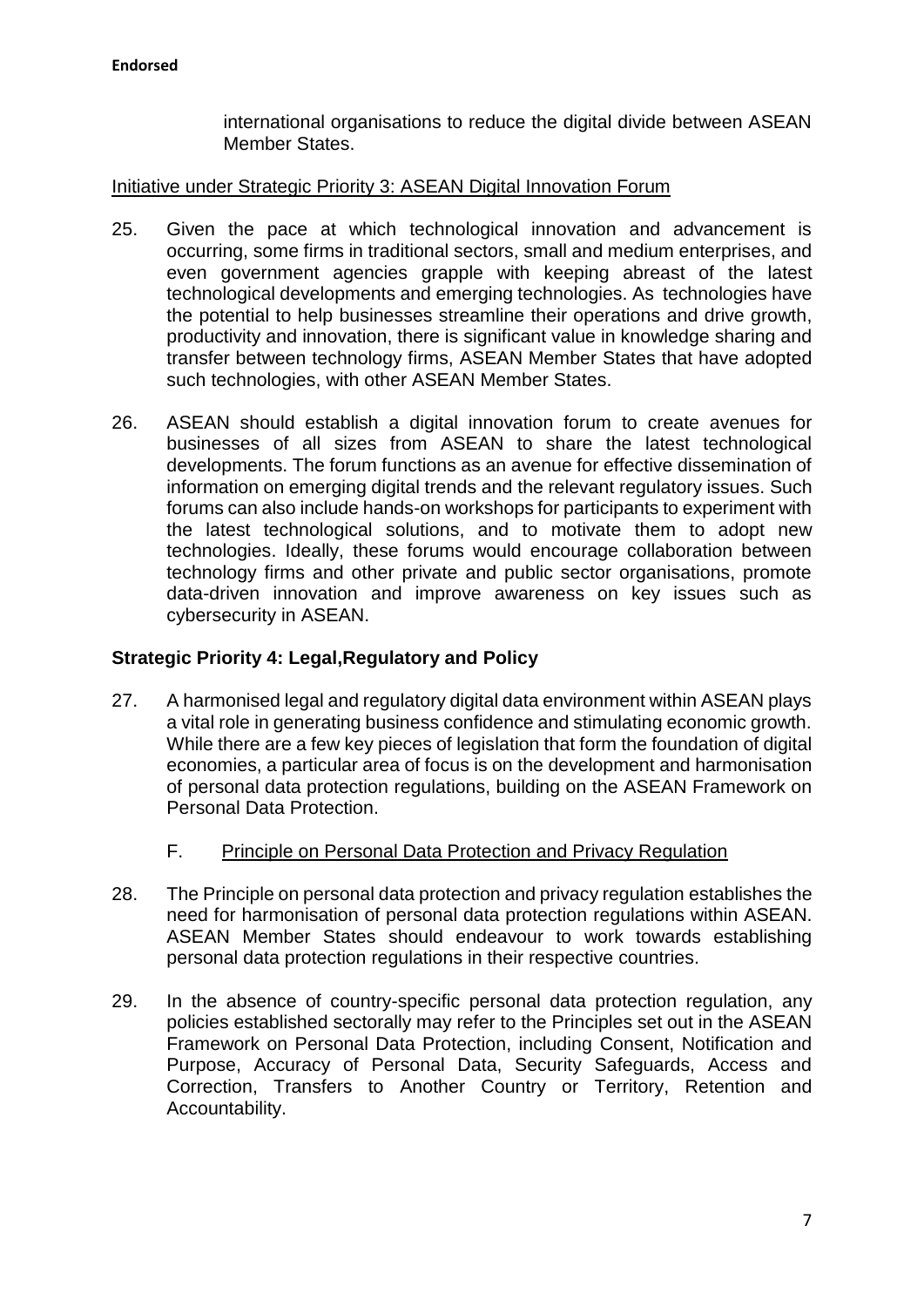- G. Principle on Accountability
- 30. The Principle on accountability requires the development and implementation of data protection and data management policies and guidelines. This would include:
	- (i) Data protection and data management policies that are clearly documented and communicated with relevant stakeholders; and
	- (ii) Continuous review of data protection and data management policies to take into account relevant emerging technologies and trends, and to make amendments as necessary to maintain currency.
	- H. Principle on Development and Adoption of Best Practices
- 31. The Principle on development and adoption of best practices recognises the non-binding nature of the Framework, and encourages ASEAN Member States to promote adherence with these principles. ASEAN Member States should endeavour to encourage domestic adoption of measures that give effects to the Principles in this Framework.

Initiative under Strategic Priority 4: ASEAN Data Protection and Privacy Forum

- 32. ASEAN Member States can establish an annual ASEAN Data Protection and Privacy Forum to facilitate knowledge sharing and discuss the implementation details of the four proposed initiatives under this Framework, whether the ASEAN Member State has an established data protection authority or otherwise.
- 33. The ASEAN Data Protection Forum can facilitate the sharing of knowledge and operational know-how by policy makers and regulators, which will help ASEAN Member States that do not have a personal data protection authority in setting up their respective authorities. It can also discuss, among other things, issues such as enforcement cooperation, considerations when dealing with multiple stakeholders in data protection enforcement cooperation.

### **Effect of the Framework**

34. This Framework is non-binding, and does not create rights or obligations under domestic or international law for the ASEAN Member States.

### **Implementing the Framework**

35. To facilitate the implementation of this Framework, including the proposed initiatives, ASEAN Member States should endeavour to provide regular biannual updates on their progress of implementing the Framework at the working group level. This will enable ASEAN Member States to monitor their development with respect to this Framework.